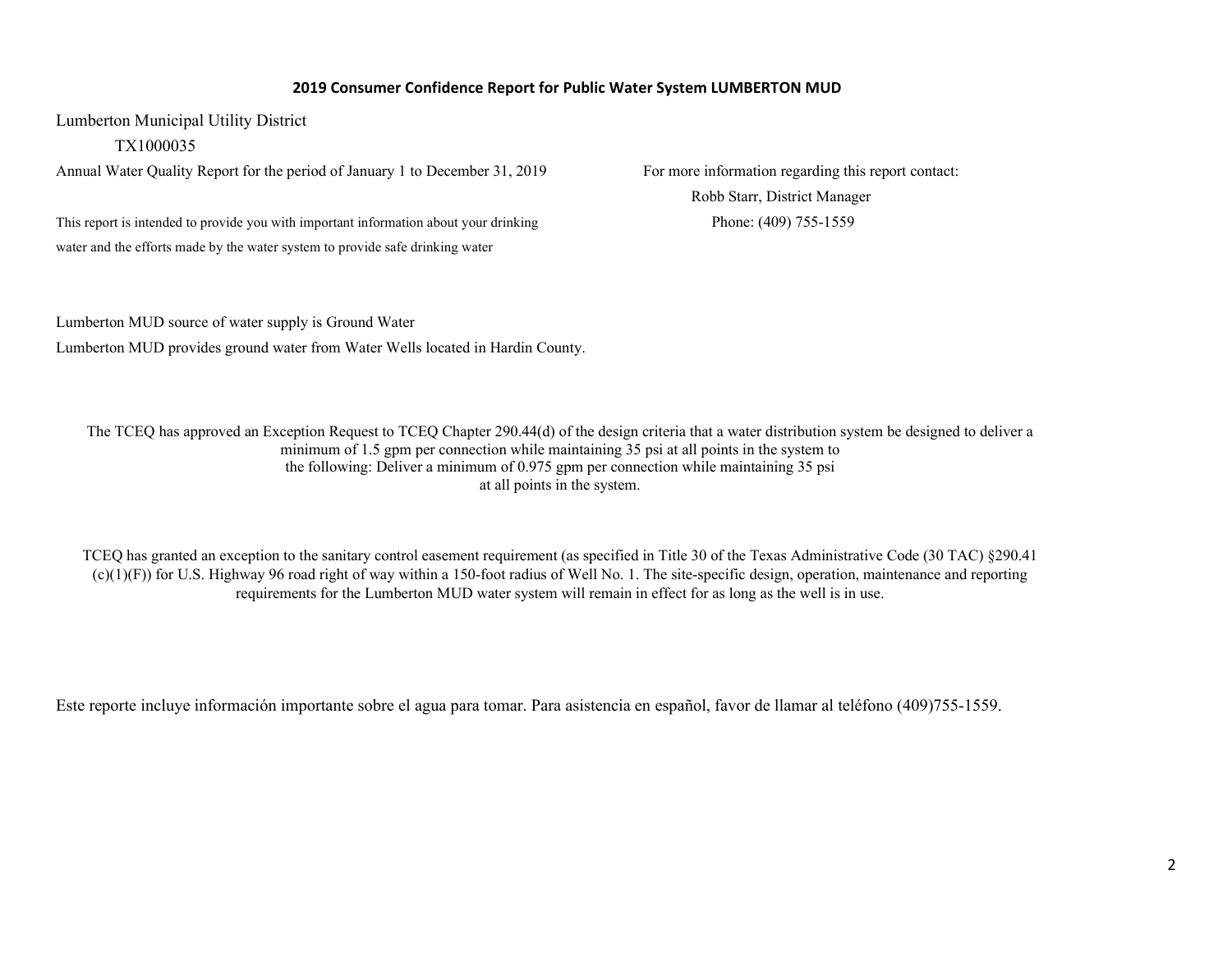### **Information about Source Water Assessments**

A Source Water Susceptibility Assessment for your drinking water source(s) is currently being updated by the Texas Commission on Environmental Quality. This information describes the susceptibility and types of constituents that may come in contact with your drinking water source based on human activities and natural conditions. This information in the assessment allows us to focus source water protection strategies.

Source Water Name Type of Water Report Status Location

Plant 1 (Benny / Hwy 96) Ground Water Active Gulf Coast Aquifer Plant 2 (West Chance) Communication Ground Water Active Gulf Coast Aquifer Plant 2 (West Chance) Communication Ground Water Active Gulf Coast Aquifer Plant 2 (West Chance) Ground Water Active Plant 3 (Hwy 69) Ground Water Active Active Active Plant 4 (Hwy  $69'$  West Walton)

Port 3 (Figure 2) Gulf Coast Aquifer<br>
Stround Water Active Active Gulf Coast Aquifer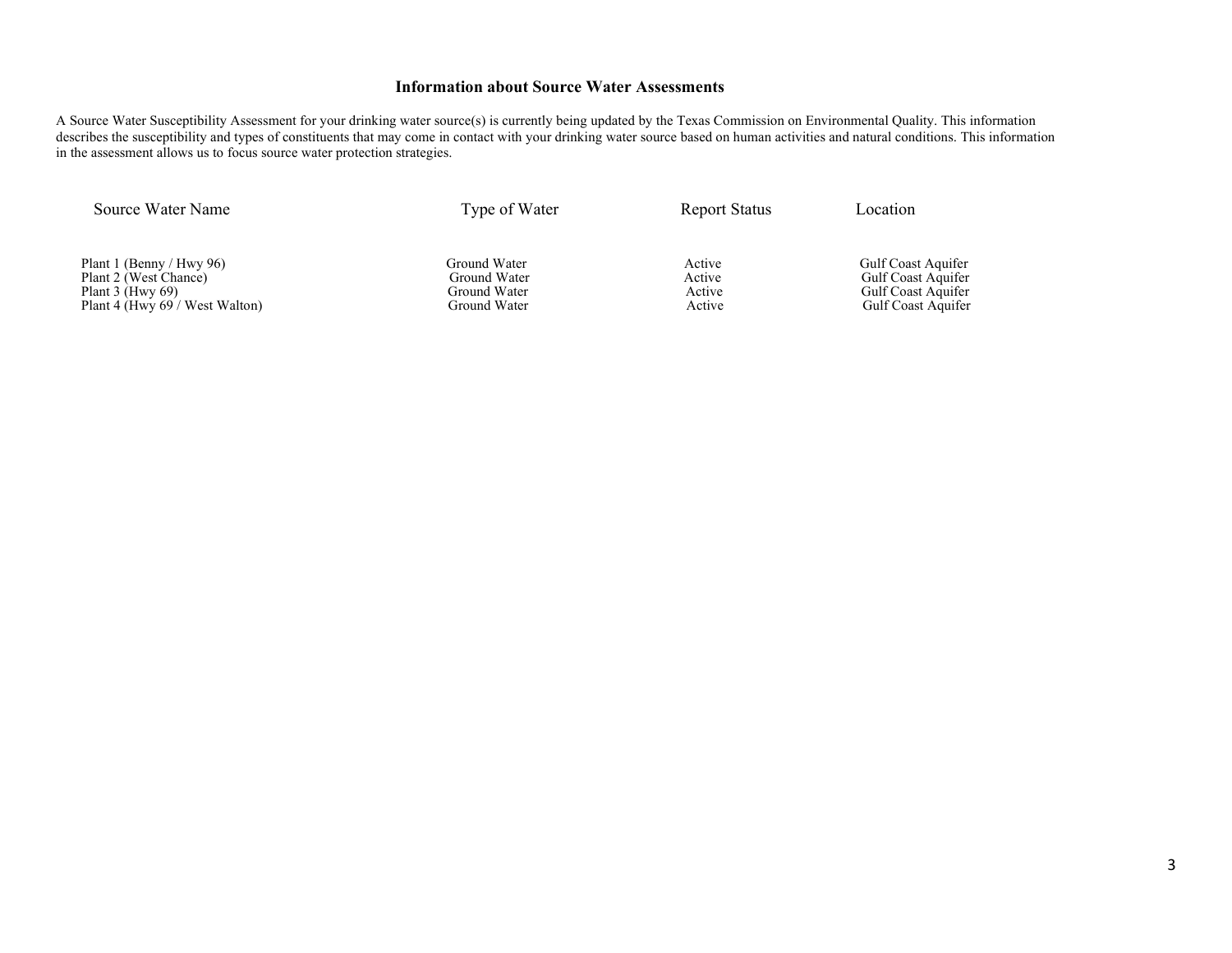#### **Definitions and Abbreviations**

| Definitions and Abbreviations                      | The following tables contain scientific terms and measures, some of which may require explanation.                                                                                                                                                               |
|----------------------------------------------------|------------------------------------------------------------------------------------------------------------------------------------------------------------------------------------------------------------------------------------------------------------------|
| Action Level:                                      | The concentration of a contaminant which, if exceeded, triggers treatment or other requirements which a water system must follow.                                                                                                                                |
| Action Level Goal (ALG):                           | The level of a contaminant in drinking water below which there is no known or expected risk to health. ALGs allow for a margin of safety.                                                                                                                        |
| Avg:                                               | Regulatory compliance with some MCLs are based on running annual average of monthly samples.                                                                                                                                                                     |
| Level 1 Assessment:                                | A Level 1 assessment is a study of the water system to identify potential problems and determine (if possible) why total coliform bacteria have been found in<br>water system.                                                                                   |
| Level 2 Assessment:                                | A Level 2 assessment is a very detailed study of the water system to identify potential problems and determine (if possible) why an E. coli MCL violation has c<br>and/or why total coliform bacteria have been found in our water system on multiple occasions. |
| Maximum Contaminant Level or MCL:                  | The highest level of a contaminant that is allowed in drinking water. MCLs are set as close to the MCLGs as feasible using the best available treatment technol                                                                                                  |
| Maximum Contaminant Level Goal or MCLG:            | The level of a contaminant in drinking water below which there is no known or expected risk to health. MCLGs allow for a margin of safety.                                                                                                                       |
| Maximum residual disinfectant level or MRDL:       | The highest level of a disinfectant allowed in drinking water. There is convincing evidence that addition of a disinfectant is necessary for control of microbial<br>contaminants.                                                                               |
| Maximum residual disinfectant level goal or MRDLG: | The level of a drinking water disinfectant below which there is no known or expected risk to health. MRDLGs do not reflect the benefits of the use of disinfect:<br>control microbial contaminants.                                                              |
| <b>MFL</b>                                         | million fibers per liter (a measure of asbestos)                                                                                                                                                                                                                 |
| mrem:                                              | millirems per year (a measure of radiation absorbed by the body)                                                                                                                                                                                                 |
| na:                                                | not applicable.                                                                                                                                                                                                                                                  |
| NTU                                                | nephelometric turbidity units (a measure of turbidity)                                                                                                                                                                                                           |
| pCi/L                                              | picocuries per liter (a measure of radioactivity)                                                                                                                                                                                                                |
| ppb:                                               | micrograms per liter or parts per billion - or one ounce in 7,350,000 gallons of water.                                                                                                                                                                          |
| ppm:                                               | milligrams per liter or parts per million - or one ounce in 7,350 gallons of water.                                                                                                                                                                              |
| ppq                                                | parts per quadrillion, or picograms per liter (pg/L)                                                                                                                                                                                                             |
| ppt                                                | parts per trillion, or nanograms per liter (ng/L)                                                                                                                                                                                                                |
| Treatment Technique or TT:                         | A required process intended to reduce the level of a contaminant in drinking water.                                                                                                                                                                              |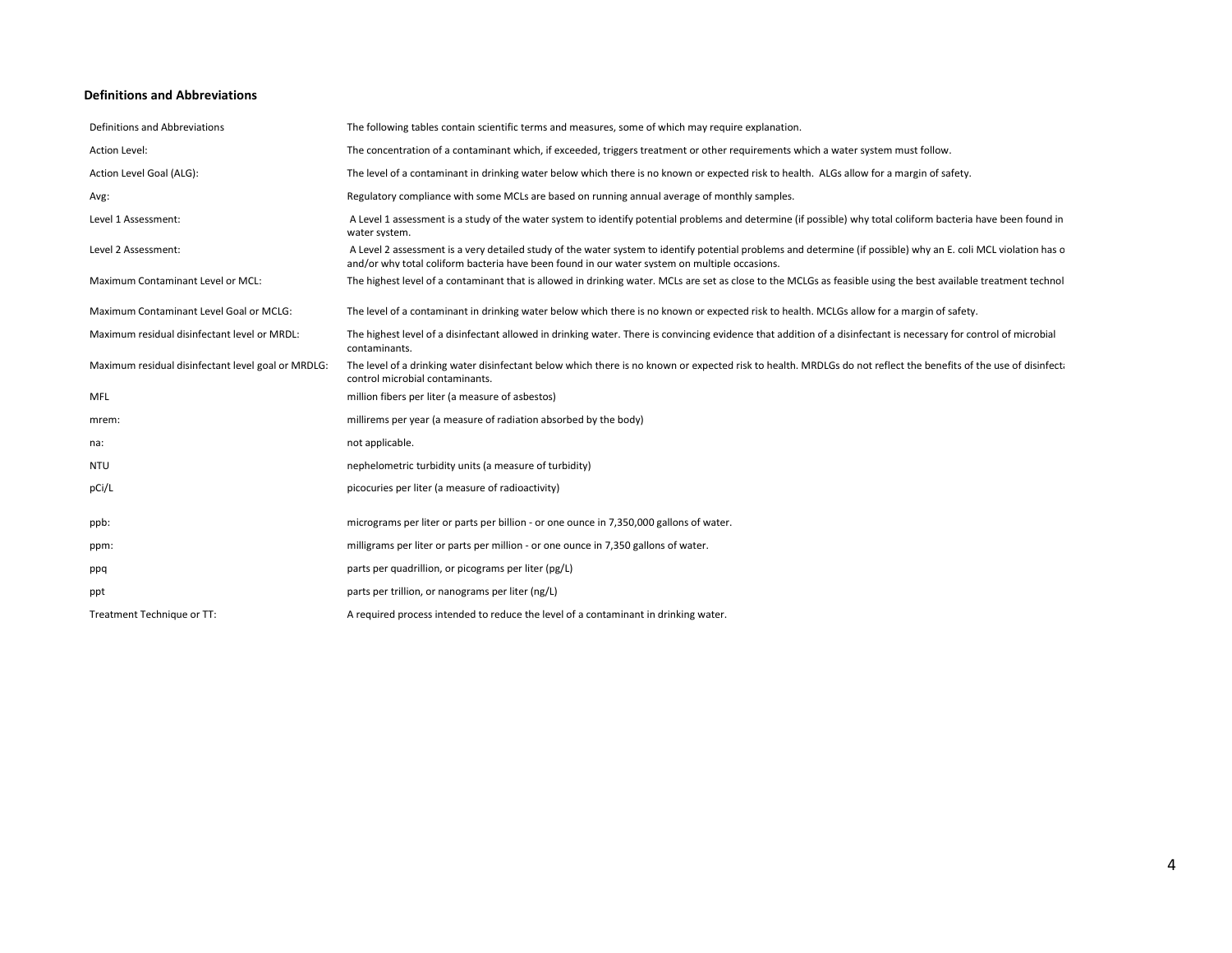### **Information about your Drinking Water**

The sources of drinking water (both tap water and bottled water) include rivers, lakes, streams, ponds, reservoirs, springs, and wells. As water travels over the surface of the land or through the ground, it dissolves naturally-occurring minerals and, in some cases, radioactive material, and can pick up substances resulting from the presence of animals or from human activity.

Drinking water, including bottled water, may reasonably be expected to contain at least small amounts of some contaminants. The presence of contaminants does not necessarily indicate that water poses a health risk. More information about contaminants and potential health effects can be obtained by calling the EPAs Safe Drinking Water Hotline at (800) 426-4791.

Contaminants that may be present in source water include:

- Microbial contaminants, such as viruses and bacteria, which may come from sewage treatment plants, septic systems, agricultural livestock operations, and wildlife.

- Inorganic contaminants, such as salts and metals, which can be naturally-occurring or result from urban storm water runoff, industrial or domestic wastewater discharges, oil and gas production, mining, or farming.

- Pesticides and herbicides, which may come from a variety of sources such as agriculture, urban storm water runoff, and residential uses.

- Organic chemical contaminants, including synthetic and volatile organic chemicals, which are by-products of industrial processes and petroleum production, and can also come from gas stations, urban storm water runoff, and septic systems.

- Radioactive contaminants, which can be naturally-occurring or be the result of oil and gas production and mining activities.

In order to ensure that tap water is safe to drink, EPA prescribes regulations which limit the amount of certain contaminants in water provided by public water systems. FDA regulations establish limits for contaminants in bottled water which must provide the same protection for public health.

Contaminants may be found in drinking water that may cause taste, color, or odor problems. These types of problems are not necessarily causes for health concerns. For more information on taste, odor, or color of drinking water, please contact the system's business office.

You may be more vulnerable than the general population to certain microbial contaminants, such as Cryptosporidium, in drinking water. Infants, some elderly, or immunocompromised persons such as those undergoing chemotherapy for cancer; persons who have undergone organ transplants; those who are undergoing treatment with steroids; and people with HIV/AIDS or other immune system disorders, can be particularly at risk from infections. You should seek advice about drinking water from your physician or health care providers. Additional guidelines on appropriate means to lessen the risk of infection by Cryptosporidium are available from the Safe Drinking Water Hotline (800-426-4791).

If present, elevated levels of lead can cause serious health problems, especially for pregnant women and young children. Lead in drinking water is primarily from materials and components associated with service lines and home plumbing. We are responsible for providing high quality drinking water, but we cannot control the variety of materials used in plumbing components. When your water has been sitting for several hours, you can minimize the potential for lead exposure by flushing your tap for 30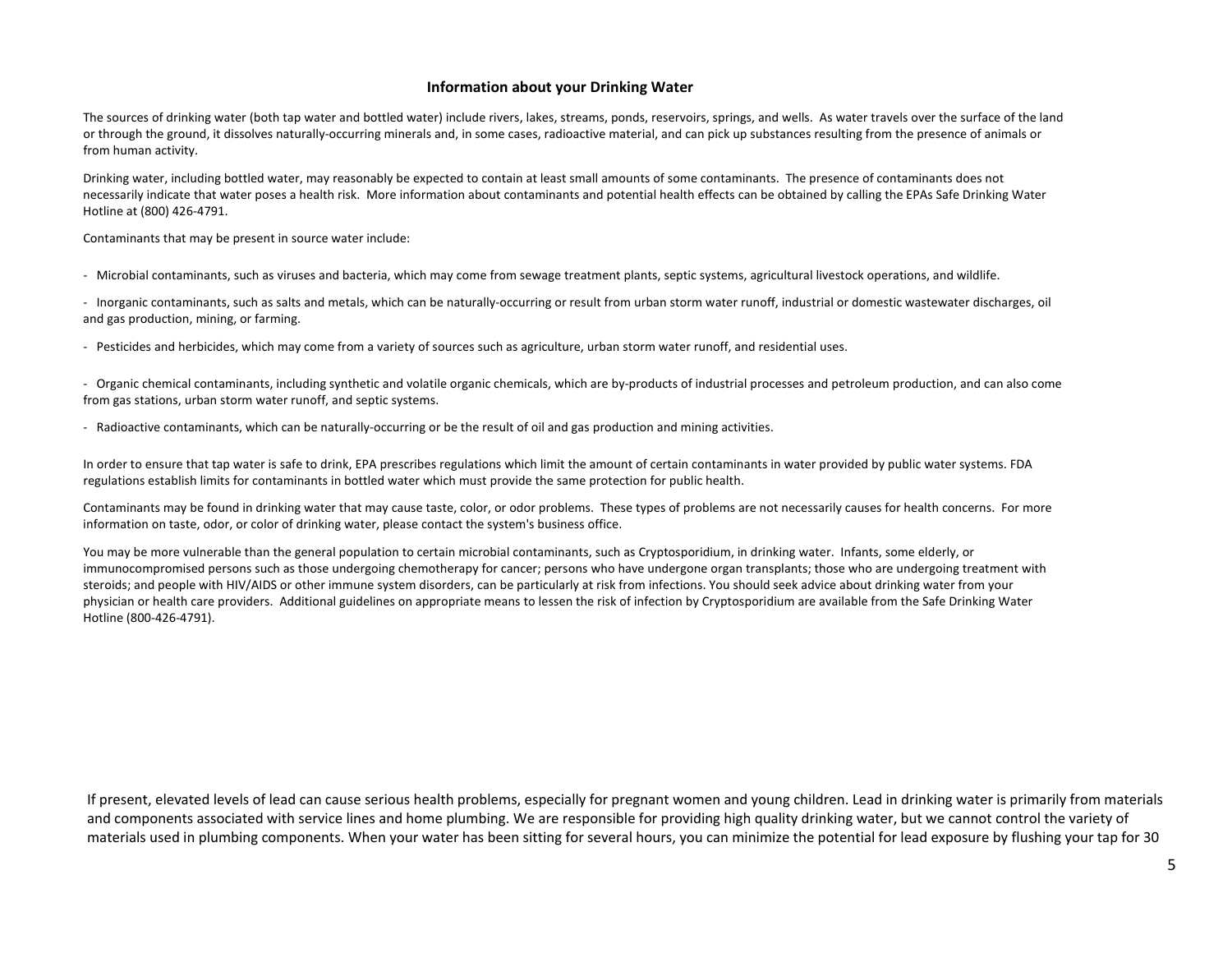seconds to 2 minutes before using water for drinking or cooking. If you are concerned about lead in your water, you may wish to have your water tested. Information on lead in drinking water, testing methods, and steps you can take to minimize exposure is available from the Safe Drinking Water Hotline or at http://www.epa.gov/safewater/lead.

#### **Information about Source Water**

'TCEQ completed an assessment of your source water, and results indicate that some of our sources are susceptible to certain contaminants. The sampling requirements for your water system is based on this susceptibility and previous sample data. Any detections of these contaminants will be found in this Consumer Confidence Report. For more information on source water assessments and protection efforts at our system contact:

#### **Robb Starr (409) 755-1559**

| <b>Lead and Copper</b> | Date Sampled | <b>MCLG</b> | <b>Action Level (AL)</b> | 90th Percentile | # Sites Over AL | <b>Units</b> | <b>Violation</b> | <b>Likely Source of Contamination</b>                                                                         |
|------------------------|--------------|-------------|--------------------------|-----------------|-----------------|--------------|------------------|---------------------------------------------------------------------------------------------------------------|
| Copper                 | 2019         | 1.3         | 1.3                      | 0.195           |                 | ppm          | N                | Erosion of natural deposits; Leaching from wood<br>preservatives; Corrosion of household plumbing<br>systems. |
| Lead                   | 2019         |             | 15                       |                 |                 | ppb          | N                | Corrosion of household plumbing systems:<br>Erosion of natural deposit                                        |

# **2019 Water Quality Test Results**

| Disinfection By-Products | <b>Collection Date</b> | <b>Highest Level</b><br>Detected | <b>Range of Individual</b><br><b>Samples</b> | MCLG                     | <b>MCL</b> | <b>Units</b> | Violation | <b>Likely Source of Contamination</b>      |
|--------------------------|------------------------|----------------------------------|----------------------------------------------|--------------------------|------------|--------------|-----------|--------------------------------------------|
| Haloacetic Acids (HAA5)  | 2019                   | 1.4                              | $0 - 1.4$                                    | No goal for the<br>total | 60         | ppb          |           | By-product of drinking water disinfection. |

'\* The value in the Highest Level or Average Detected column is the highest average of all HAA5 sample results collected at a location over a year'

| Total Trihalomethanes (TTHM) | 2019 | 10.2 | $0 - 10.2$ | No goal for the<br>total | ΩO | ppb | By-product of drinking water disinfection. |
|------------------------------|------|------|------------|--------------------------|----|-----|--------------------------------------------|
|                              |      |      |            |                          |    |     |                                            |

'\* The value in the Highest Level or Average Detected column is the highest average of all TTHM sample results collected at a location over a year'